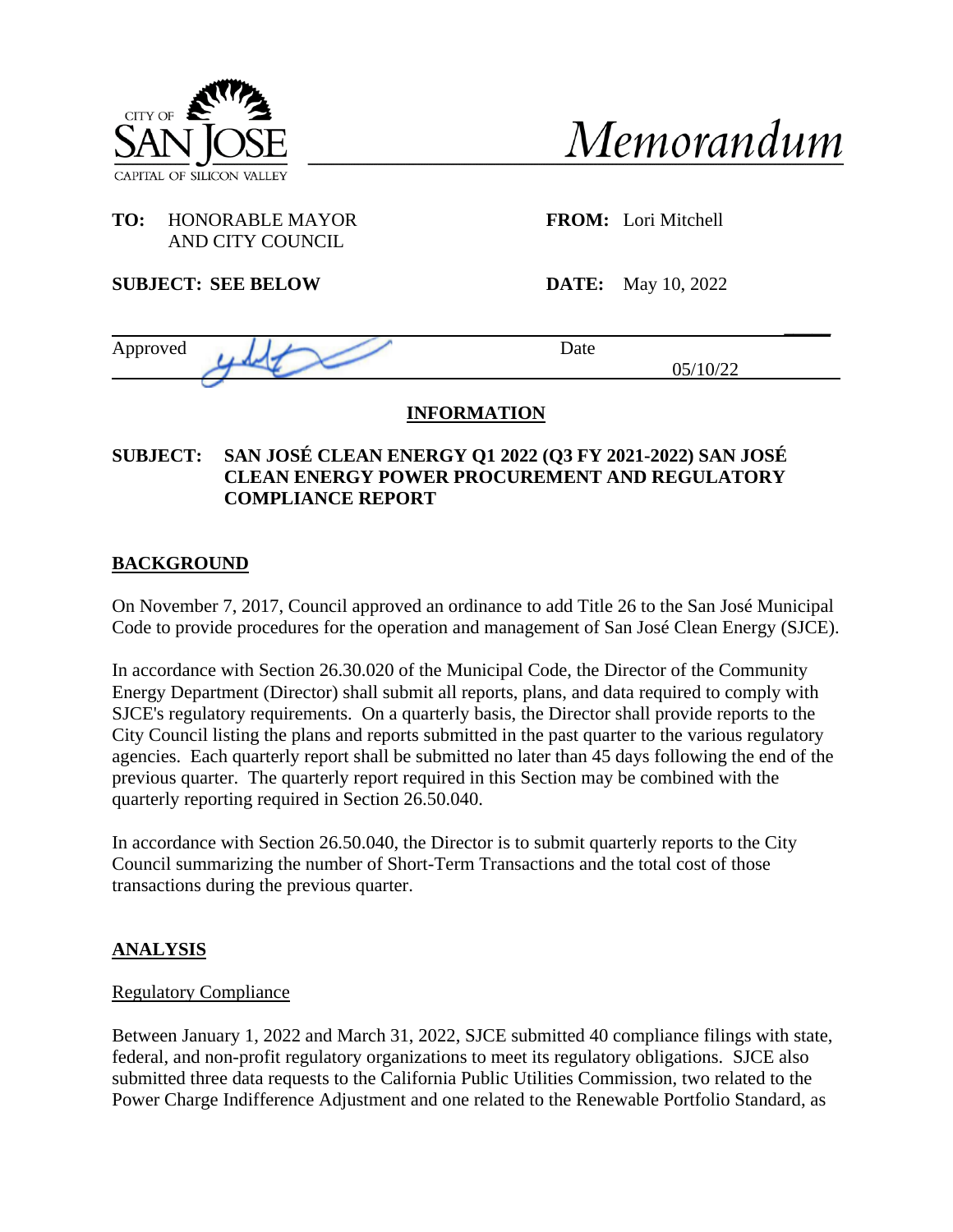HONORABLE MAYOR AND CITY COUNCIL May 10, 2022 **Subject: Q1 2022 (Q3 FY 2021-2022) San José Clean Energy Power Procurement and Regulatory Compliance Report** Page 2

well as one data request to the California Independent System Operator related to Resource Adequacy.

Attached to this memorandum as Attachment 1 is a list of these compliance filings.

During the period from January 1, 2022 to March 31, 2022, SJCE participated in nineteen California Public Utilities Commission regulatory proceedings directly, as part of informal coalitions of joint Community Choice Aggregation programs, or through CalCCA as a member of this organization. These proceedings include the Integrated Resource Planning rulemaking (R.20-05-003), the Renewable Portfolio Standard rulemaking (R.18-07-003), the Power Charge Indifference Adjustment rulemaking (R.17-06-026), the Resource Adequacy rulemaking (R.21- 10-002), the PG&E's 2022 Forecast Energy Resource Recovery Account proceeding (A.21-06- 001), the PG&E Compliance Review of Portfolio Allocation Balancing Account (PABA) and ERRA Entries 2019 (A.20-02-009), the PG&E Compliance Review of PABA and ERRA Entries 2020 (A.21-03-008), the PG&E Company's General Rate Case 2020 Phase II application (A.19- 11-019), the PG&E General Rate Case 2023 application (A.21-06-021), the Disconnections proceeding (R.18-07-005), the Affordability proceeding (R.18-07-006), Customer Bill Debt Accumulation During Covid-19 (R.21-02-014), the Supplier Diversity rulemaking (R. 21-03- 010), the Provider of Last Resort rulemaking (R.21-03-011), the Energy Efficiency rulemaking (R. 13-11-005), the Microgrids rulemaking (R.19-09-009), the Net Energy Metering 3.0 proceeding (R.20-08-020), the Vehicle Electrification Rates and Infrastructure proceeding (R.18- 12-006), and the High Distributed Energy Resources Future rulemaking (R. 21-06-017).

### Power Procurement

SJCE entered into 17 short-term agreements during the third quarter of FY 2021-2022. SJCE entered into 13 purchase agreements worth a total of \$78,247,873.75. Power product sales accounted for 3 agreements worth \$955,500.00. The net cost for the 17 agreements to SJCE is \$77,292,373.75.

Attached to this memorandum as Attachment 2 is a list of these agreements.

/s/

LORI MITCHELL Director, Community Energy Department

For questions, please contact Lori Mitchell, Director of Community Energy Department, at (408) 535-4880.

Attachment 1 San José Clean Energy Q1 2022 (Q3 FY 2021-2022) Compliance Filings Attachment 2 San José Clean Energy Q1 2022 (Q3 FY 2021-2022) Power Transactions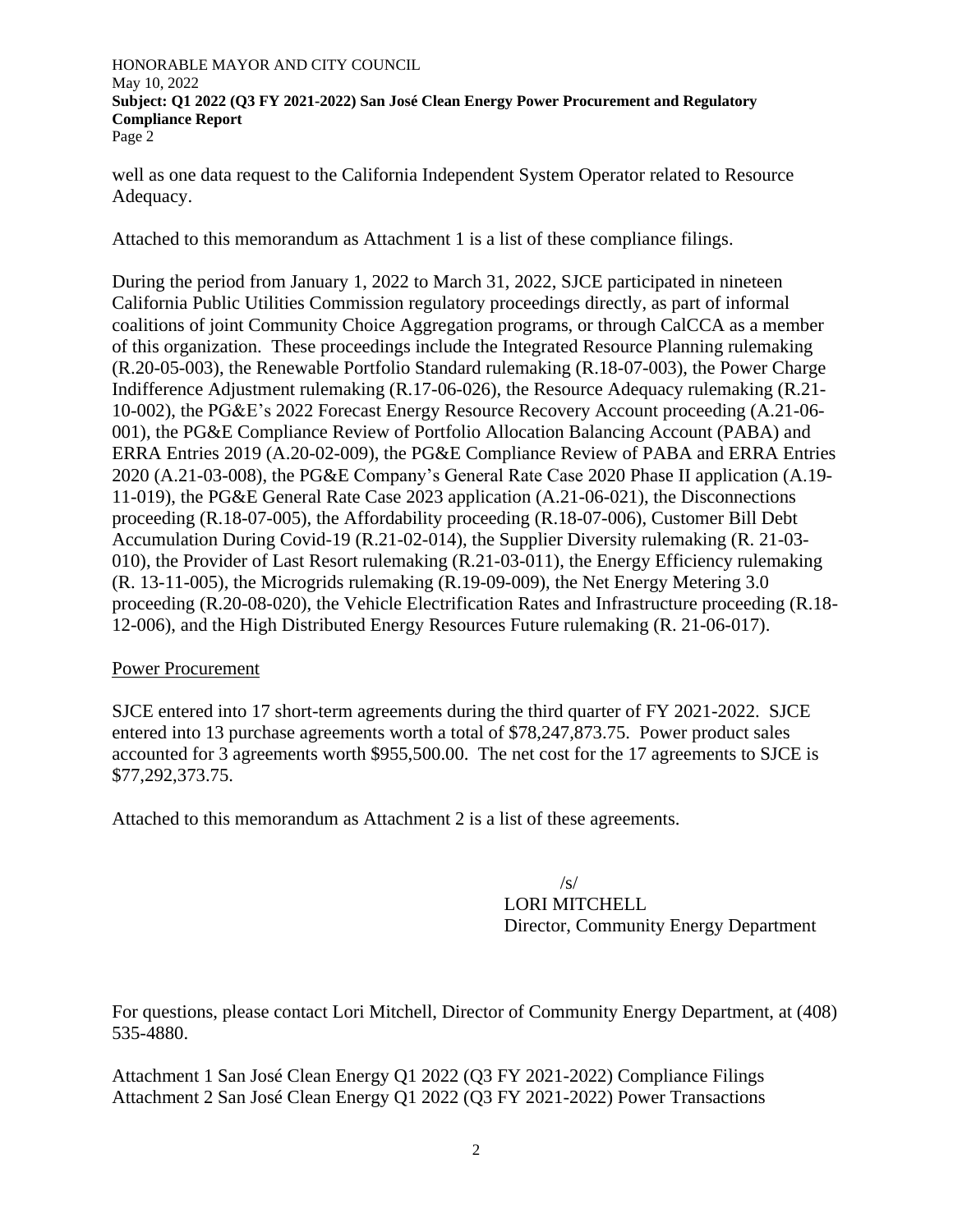Attachment 1 - San José Clean Energy Q1 2022 Compliance Filings

#### San José Clean Energy Q1 2022 Compliance Filings

| #               | Frequency | Topic                   | Deliverables                                                | Jurisdiction          | <b>Due</b> | Submitted                   |
|-----------------|-----------|-------------------------|-------------------------------------------------------------|-----------------------|------------|-----------------------------|
| 1               | Biennial  | Storage                 | Energy Storage Procurement Tier 2 Advice Letter             | CPUC                  |            | 1/3/2022 Submitted 12/22/21 |
| $\overline{2}$  | M         | Reliability             | Summer Reliability Procurement Status Report                | CPUC                  |            | 1/3/2022 Submitted 12/22/21 |
| 3               | M         | <b>CRRs</b>             | February Tier 1 CCR Nomination                              | CAISO                 |            | 1/11/2022 Submitted 1/11/22 |
| 4               | M         | <b>CRRs</b>             | March 2022 Load Forecast for CRR Allocations                | CAISO                 |            | 1/13/2022 Submitted 1/12/22 |
| 5               | M         | <b>MARA</b>             | March T-45 RA                                               | CAISO                 |            | 1/15/2022 Submitted 1/14/22 |
| $\overline{6}$  | M         | İMARA                   | March T-45 RA                                               | <b>CPUC &amp; CEC</b> |            | 1/18/2022 Submitted 1/18/22 |
| 7               | M         | <b>MARA</b>             | March T-45 RA Waiver                                        | <b>CPUC &amp; CEC</b> |            | 1/18/2022 Submitted 1/18/22 |
| $\overline{8}$  | M         | Imara                   | <b>April Load Migration Forecast</b>                        | <b>CPUC &amp; CEC</b> |            | 1/18/2022 Submitted 1/14/22 |
| 9               | Q         | DAC-GT                  | DAC-GT Community Solar Green Tariff (CSGT) Quarterly Report | <b>CPUC</b>           |            | 1/28/2022 Submitted 1/28/22 |
| 10              | M         | EIA                     | December 861 filing (accounts, load, revenue)               | EIA                   |            | 1/31/2022 Submitted 1/29/22 |
| 11              | I۵        | <b>Energy Surcharge</b> | Q4 2021 Energy Resources Surcharge Return & Payment         | <b>CDTFA</b>          |            | 1/31/2022 Submitted 1/26/22 |
| 12              | M         | Reliability             | Summer Reliability Procurement Status Report                | CPUC                  |            | 1/31/2022 Submitted 1/31/22 |
| 13              | ls.       | <b>IRP</b>              | Backstop procurement progress report update                 | CPUC                  |            | 2/1/2022 Submitted 2/1/22   |
| 14              | A         | <b>MRR</b>              | <b>Specified Source Registration</b>                        | CARB                  |            | 2/1/2022 Submitted 2/1/22   |
| $\overline{15}$ | S         | ERRA                    | 2022 Load Forecast for PG&E 2023 ERRA                       | CPUC                  |            | 2/1/2022 Submitted 2/1/22   |
| 16              | A         | DAC-GT                  | DAC-GT Annual Budget Advice Letter                          | CPUC                  |            | 2/1/2022 Submitted 2/1/22   |
| 17              | M         | <b>CRRs</b>             | March Tier 1 CCR Nomination                                 | CAISO                 |            | 2/8/2022 Submitted 2/8/22   |
| 18              | lм        | <b>CRRs</b>             | April 2022 Load Forecast for CRR Allocations                | CAISO                 |            | 2/10/2022 Submitted 2/10/22 |
| $\overline{19}$ | lм        | <b>MARA</b>             | May Load Migration Forecast                                 | <b>CPUC &amp; CEC</b> |            | 2/15/2022 Submitted 2/14/22 |
| 20              | A         | GHG                     | Emission Performance Standard Advice Letter                 | CPUC                  |            | 2/15/2022 Submitted 2/15/22 |
| $\overline{21}$ | IQ        | QFER                    | Q4 2021 Form 1306B - QFER (accounts, load, revenue)         | CEC                   |            | 2/15/2022 Submitted 2/11/22 |
| 22              | M         | <b>MARA</b>             | April T-45 RA                                               | <b>CPUC &amp; CEC</b> |            | 2/15/2022 Submitted 2/14/22 |
| $\overline{23}$ | M         | <b>MARA</b>             | April T-45 RA                                               | CAISO                 |            | 2/15/2022 Submitted 2/14/22 |
| $\overline{24}$ | A         | <b>RPS</b>              | Final 2021 RPS Procurement Reports                          | CPUC                  |            | 2/17/2022 Submitted 2/17/22 |
| $\overline{25}$ | A         | Green-e                 | <b>Unaudited Reporting Forms</b>                            | <b>CRS</b>            |            | 2/18/2022 Submitted 2/16/22 |
| $\overline{26}$ | M         | EIA                     | January 861 filing (accounts, load, revenue)                | EIA                   |            | 2/28/2022 Submitted 2/28/22 |
| $\overline{27}$ | lм        | Reliability             | Summer Reliability Procurement Status Report                | CPUC                  |            | 2/28/2022 Submitted 2/28/22 |
| $\overline{28}$ | A         | Diversity               | SB 255 (2019)/GO156 Supplier Diversity Report               | CPUC                  |            | 3/1/2022 Submitted 3/1/22   |
| 29              | M         | <b>CRRs</b>             | April Tier 1 CCR Nomination                                 | CAISO                 |            | 3/9/2022 Submitted 3/9/22   |
| 30              | lм        | <b>CRRs</b>             | May 2022 Load Forecast for CRR Allocations                  | CAISO                 |            | 3/10/2022 Submitted 3/9/22  |
| $\overline{31}$ | A         | l RA                    | Historical Load & Customer Count for 2023 YARA Process      | CPUC                  |            | 3/14/2022 Submitted 3/14/22 |
| $\overline{32}$ | lQ        | Wind                    | Q4 2021 wind power procurement and performance              | CEC                   |            | 3/15/2022 Submitted 3/15/22 |
| $\overline{33}$ | A         | TE/VGI                  | <b>CCA TE/VGI Reporting</b>                                 | CPUC                  |            | 3/15/2022 Submitted 3/15/22 |
| $\overline{34}$ | M         | <b>CRRs</b>             | April Tier 2 CCR Nomination                                 | CAISO                 |            | 3/15/2022 Submitted 3/15/22 |
| 35              | lм        | <b>MARA</b>             | June-December Load Migration Forecast                       | <b>CPUC &amp; CEC</b> |            | 3/17/2022 Submitted 3/17/22 |
| 36              | lм        | Imara                   | May T-45 RA                                                 | <b>CPUC &amp; CEC</b> |            | 3/17/2022 Submitted 3/17/22 |
| $\overline{37}$ | M         | <b>MARA</b>             | May T-45 RA                                                 | CAISO                 |            | 3/17/2022 Submitted 3/17/22 |
| 38              | lм        | Reliability             | Summer Reliability Procurement Status Report                | CPUC                  |            | 3/28/2022 Submitted 3/28/22 |
| 39              | M         | EIA                     | February 861 filing (accounts, load, revenue)               | EIA                   |            | 3/31/2022 Submitted 3/28/22 |
| 40              | A         | <b>LCFS</b>             | Annual Fuel Pathway Report 2021                             | CARB                  |            | 3/31/2022 Submitted 3/29/22 |

#### Data Requests

| I# | Frequency | Topic        | Deliverables                                        | Jurisdiction | Due | Submitted                   |
|----|-----------|--------------|-----------------------------------------------------|--------------|-----|-----------------------------|
|    |           | l R A        | <b>Flex Capacity Needs Assessment Data Request</b>  | l CAISO      |     | 1/15/2022 Submitted 1/14/22 |
|    |           | <b>IPCIA</b> | RPS-PCIA Quarterly Data Report (Q4 2021)            | <b>CPUC</b>  |     | 1/18/2022 Submitted 1/18/22 |
|    |           | IPCIA        | RA-PCIA Quarterly Data Report (Q4 2021)             | lcpuc        |     | 2/11/2022 Submitted 2/11/22 |
|    |           | <b>IRPS</b>  | RPS Cost/Cost Savings Data Request (Padilla Report) | <b>CPUC</b>  |     | 3/1/2022 Submitted 3/1/22   |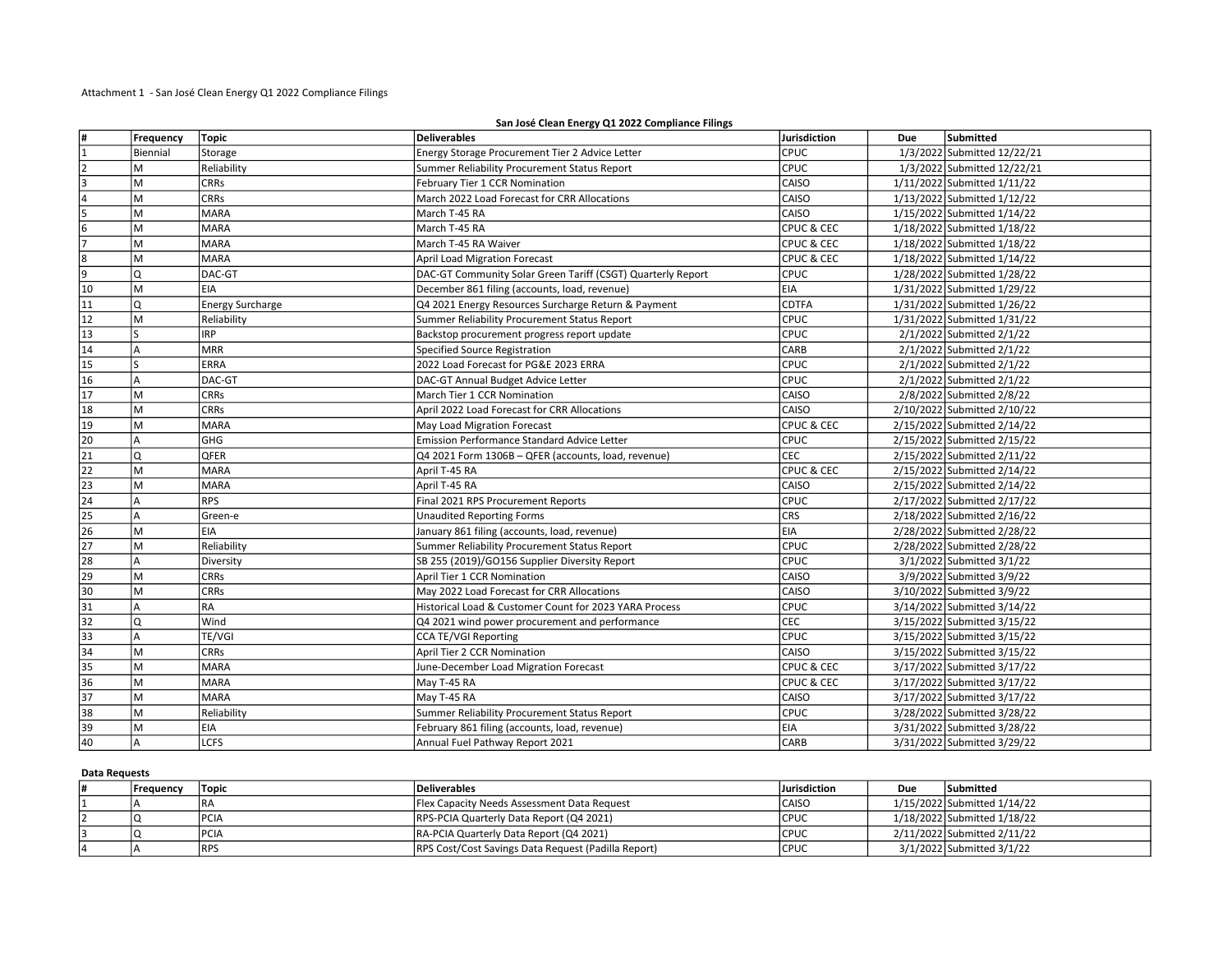| Key          |                                                         |
|--------------|---------------------------------------------------------|
| AMI          | <b>Advanced Metering Infrastructure</b>                 |
| CAISO        | California Independent System Operator                  |
| CalCCA       | California Community Choice Association                 |
| CAM          | <b>Cost Allocation System</b>                           |
| CARB         | California Air Resources Board                          |
| <b>CCA</b>   | <b>Community Choice Aggregator</b>                      |
| <b>CDTFA</b> | California Department of Tax and Fee Administration     |
| <b>CEC</b>   | California Energy Commission                            |
| CPM          | <b>Capacity Procurement Mechanism</b>                   |
| CPUC         | California Public Utilities Commission                  |
| CRR          | <b>Congestion Revenue Rights</b>                        |
| CRS          | <b>Center for Resource Solutions</b>                    |
| DAC-GT       | Disadvantaged Communities Green Tariff                  |
| EIA          | <b>Energy Information Administration</b>                |
| ERRA         | <b>Energy Resource Recovery Account</b>                 |
| GHG          | Greenhouse Gas                                          |
| <b>IEPR</b>  | Integrated Energy Policy Report                         |
| <b>IRP</b>   | <b>Integrated Resource Plan</b>                         |
| <b>LCFS</b>  | Low Carbon Fuel Standard                                |
| MARA         | Month Ahead Resource Adequacy                           |
| PCIA         | Power Charge Indifference Adjustment                    |
| PSD          | Power Source Disclosure Program                         |
| QFER         | Quarterly Fuel Energy Report                            |
| RA           | <b>Resource Adequacy</b>                                |
| <b>RMR</b>   | <b>Reliability Must-Run</b>                             |
| <b>RPS</b>   | Renewable Portfolio Standard                            |
| TE/VGI       | Transportation Electrification/Vehicle Grid Integration |
| <b>YARA</b>  | Year Ahead Resource Adequacy                            |